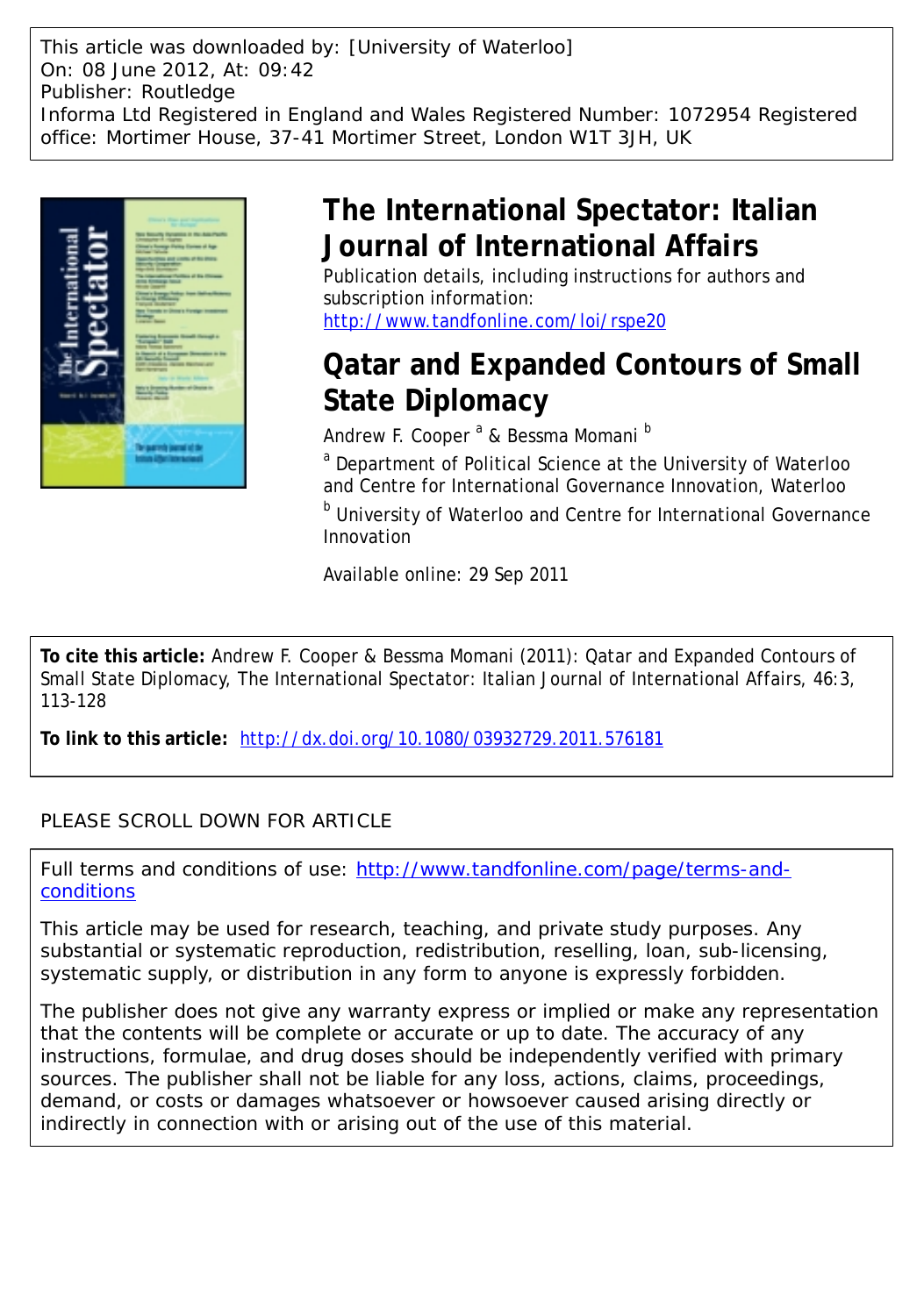# Qatar and Expanded Contours of Small State Diplomacy

Andrew F. Cooper and Bessma Momani

Most small countries find it wise to keep their heads down in world affairs. Qatar is small, a pancake-flat peninsula less than half the size of Belgium. Barely a quarter of its 750,000 people are citizens, the rest being foreign workers and their families. But the bantam-sized emirate has a habit of punching above its weight, and in several directions at once. $<sup>1</sup>$ </sup>

International diplomacy continues to evolve and change before practitioners' and academics' eyes. Consequently, states must navigate the ever-changing rules of the game in international politics and diplomacy. Small states have always been viewed as vulnerable actors in the international system, but at times they can capitalise on their unique vantage point in regional and international politics to make a noticeable impact in world affairs.

Qatar, a small peninsula situated in the tumultuous Persian Gulf region that is similar in size to most islands in the Caribbean, is home to less than a million people that are nearly all urbanised and can boast the second highest per capita income in the world. With an abundance of oil and gas as lucrative sources of national income and an open climate to foreign investment, Qatar had achieved GDP growth rates of up to 17 percent in recent years. Despite the international financial crisis, Qatar's GDP growth rate remained an impressive 9 percent in 2009 – far exceeding any of the other emerging market economies and dwarfing the troubled but hyped emirate of Dubai. While its economic successes are impressive, its diplomatic activities and achievements are what have made Qatar noticed in international affairs.

Qatar has played a unique diplomatic role in the Middle East as peace broker and regional moderator, balancing an appeal to Arab populist causes and extending a hand to Israel. Using its UN Security Council seat (2005–07) to play an expanded role in the region and world, Qatari actions never followed simple

Andrew F. Cooper is Professor in the Department of Political Science at the University of Waterloo, and Distinguished Fellow of the Centre for International Governance Innovation, Waterloo. Email: acooper@ cigionline.org; Bessma Momani is Associate Professor at the University of Waterloo and Senior Fellow at the Centre for International Governance Innovation. Email: bmomani@uwaterloo.ca

<sup>&</sup>lt;sup>1</sup> "A Bouncy Bantam", *The Economist*, 7 September 2006.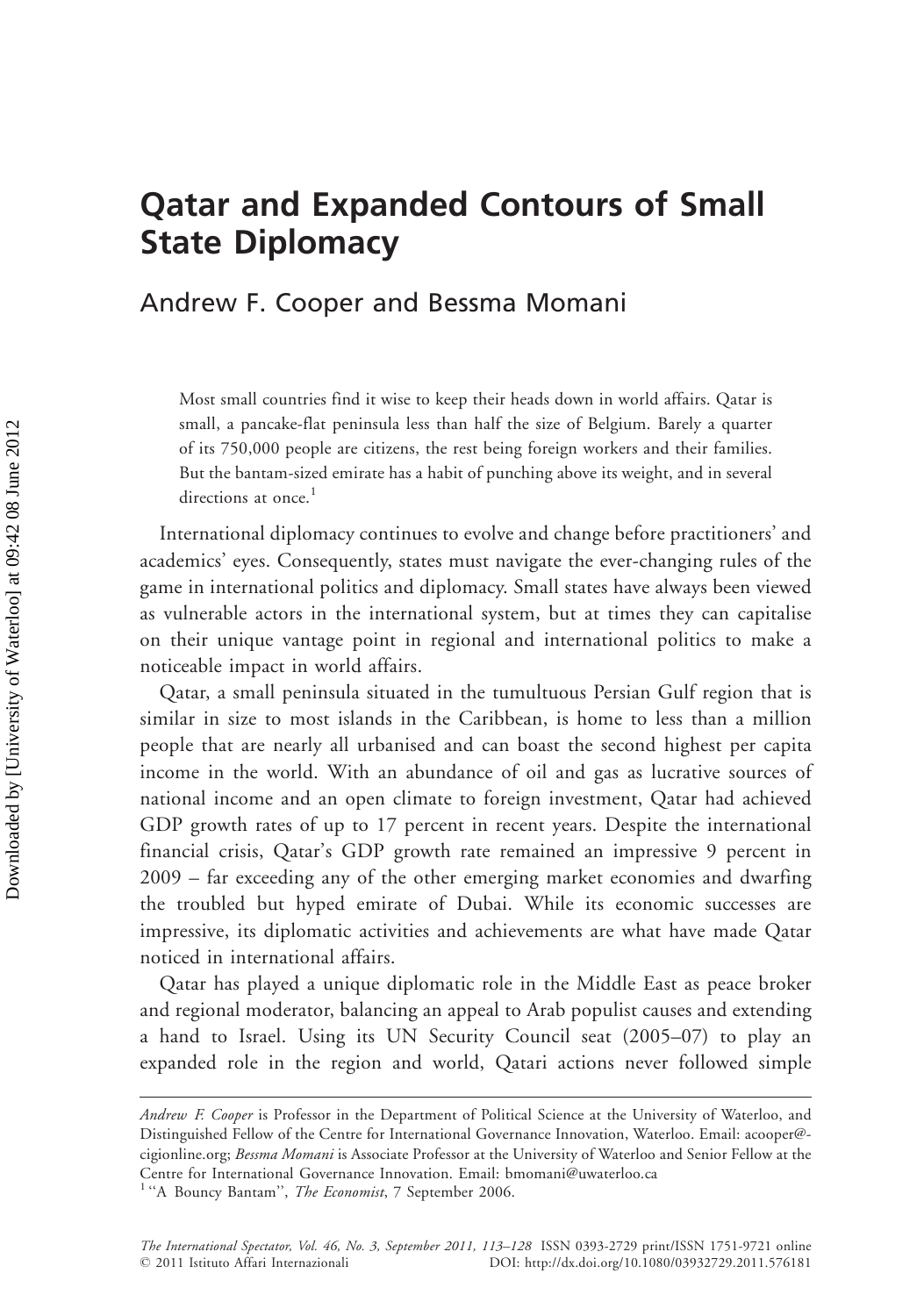alliance structures. Instead, as a maverick but skilled diplomatic actor, it mediated and intervened in regional affairs where state interests were not clear and success was uncertain. Moreover, Qatar keeps its allies close and its enemies even closer as it is home to the US Central Command, Al-Jazeera and numerous regional exiles and radicals.

In this article, it is argued that Qatar is a unique hybrid diplomatic actor – a helpful mediator/broker, but one with an unconventional repertoire. Its focus is more than regional; it is global as well and this has increased its international visibility while accentuating its risk orientation. With the accent on solidarity and coalitions through power of numbers as the means to overcome its precarious condition in terms of size and location, the traditional International Relations literature is unable to explain Qatar's diplomatic choices and behaviour. The case of Qatar challenges academics to extend their contours of analysis. Defensive forms of collective resilience as a counterpoint to vulnerability are subordinated in the case of this small sheikdom to an outward-looking and wide-ranging diplomatic strategy.

#### The changing context of small state diplomacy

The study of small state diplomacy is an increasingly diverse and exciting project. During the Cold War, the theme of structurally imposed conditions dominated. When small states grabbed attention it was because they projected some degree of collective voice and/or votes. Leveraging what attributes they possessed in the Westphalian system, small states channelled much of their diplomatic activity through the United Nations in sites and forums where one vote per sovereign state is the rule. Today, the G77 and other regional groupings stand out as notable examples.

Symptomatic of this orthodox perspective during the Cold War is the analysis of the practice of small state diplomacy in the early work of David Vital.<sup>2</sup> His two monographs are preoccupied with the state of Israel in the Middle East in a period of intense bipolarity; they are 'pre-globalisation' and acutely realist, with a concentration on conflict. The bulk of the literature in this period is premised on the assumption that small states could not simply assume that their sovereignty/ independence would be respected by greater powers, especially if those greater powers saw strategic relevance in either interfering with the smaller states' domestic policies or even, sometimes, in violating their territorial integrity. This impression of vulnerability was increased when a small state was situated within the sphere of influence of the greater power.<sup>3</sup>

<sup>&</sup>lt;sup>2</sup> Vital, *The Survival of Small States* and *The Inequality of States*.<br><sup>3</sup> Mathisen, *Functions of Small States*, 49–66, 238–65; Bjol, "Small States in International Politics", 31–7.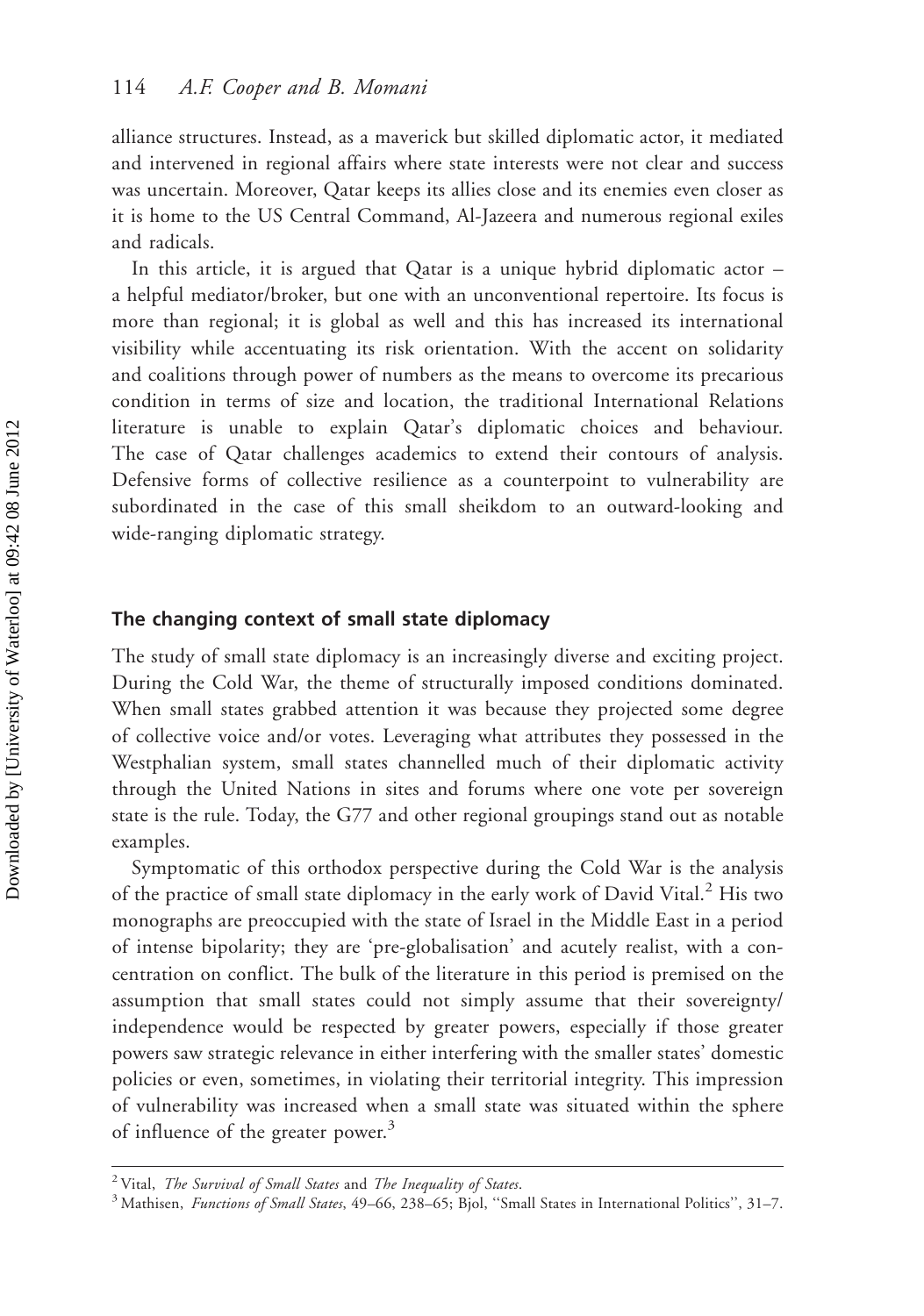The context of the international economic system was just as problematic, as witnessed by the volatility of the oil shocks through the 1970s. Small states lacked diversification in their economies and were therefore more reliant on trade than larger states. Limited domestic market size and high transportation costs (a result of remoteness from major markets and small cargo loads) further reduced their competitiveness and returns. When the proximity to a larger state was close, economic dependence on a larger power merged with geopolitical vulnerability (as in the case of Swaziland, Lesotho and Botswana *vis-à-vis* South Africa).<sup>4</sup>

Yet, even in the Cold War period, small states could not be seen simply as structurally weak Lilliputians in a system controlled by the big and strong. Keohane opened up some of the possibilities available to an analysis of small states in his well known 1971 article, the "Big Influence of Small Allies".<sup>5</sup> But the privileging of small states' diplomatic agency was still tempered by a number of analytical obstacles. Realist thinking still dictated that small states choose between a narrow set of choices, namely a bandwagon and a balancing approach. Moreover, the states that were given most of the attention in these studies were far more akin to middle powers than smaller states. Much of the older literature (pre-1990s) tended to focus on states that were under the 10–15 million in population range, categorising the world into large states or 'Great Powers', medium states or 'Medium Powers' and small states or 'Small Powers'. When making specific reference to states below the 1–1.5 million range in population, they were often referred to as 'microstates'.<sup>6</sup>

# The greater range of choices

The 21st century highlights a far greater range of choices – and outcomes – for small states. At one end of the spectrum, the theme of vulnerability is accentuated. Dominant images of structural weakness cannot be completely set aside, as witnessed by the number of failed or fragile states that fit the category of small states (from Vanatu to Haiti). Globalisation has served to exacerbate this sense of divergence between strong and weak actors. Small states can be upwardly mobile. But there is also an alternative race to the bottom, most visible in the South Pacific. For example, the early work of Lino Briguglio is concerned with postindependence island states characterised not only by economic but also ecological vulnerability, a notion that has become more acute with an appreciation of the dangers of climate change.<sup>7</sup>

<sup>4</sup> Bartson, ''External Relations of Small States'', 43–6; Commonwealth Secretariat/World Bank, ''Vulnerability'', 6–7; Horscroft, ''Special and Differential Treatment''. <sup>5</sup> Keohane, ''Big Influence of Small Allies''.

<sup>&</sup>lt;sup>6</sup> Vital, *The Inequality of States*; Dommen and Hein, *States, Microstates and Islands*. <sup>7</sup> Briguglio, "Small Island States".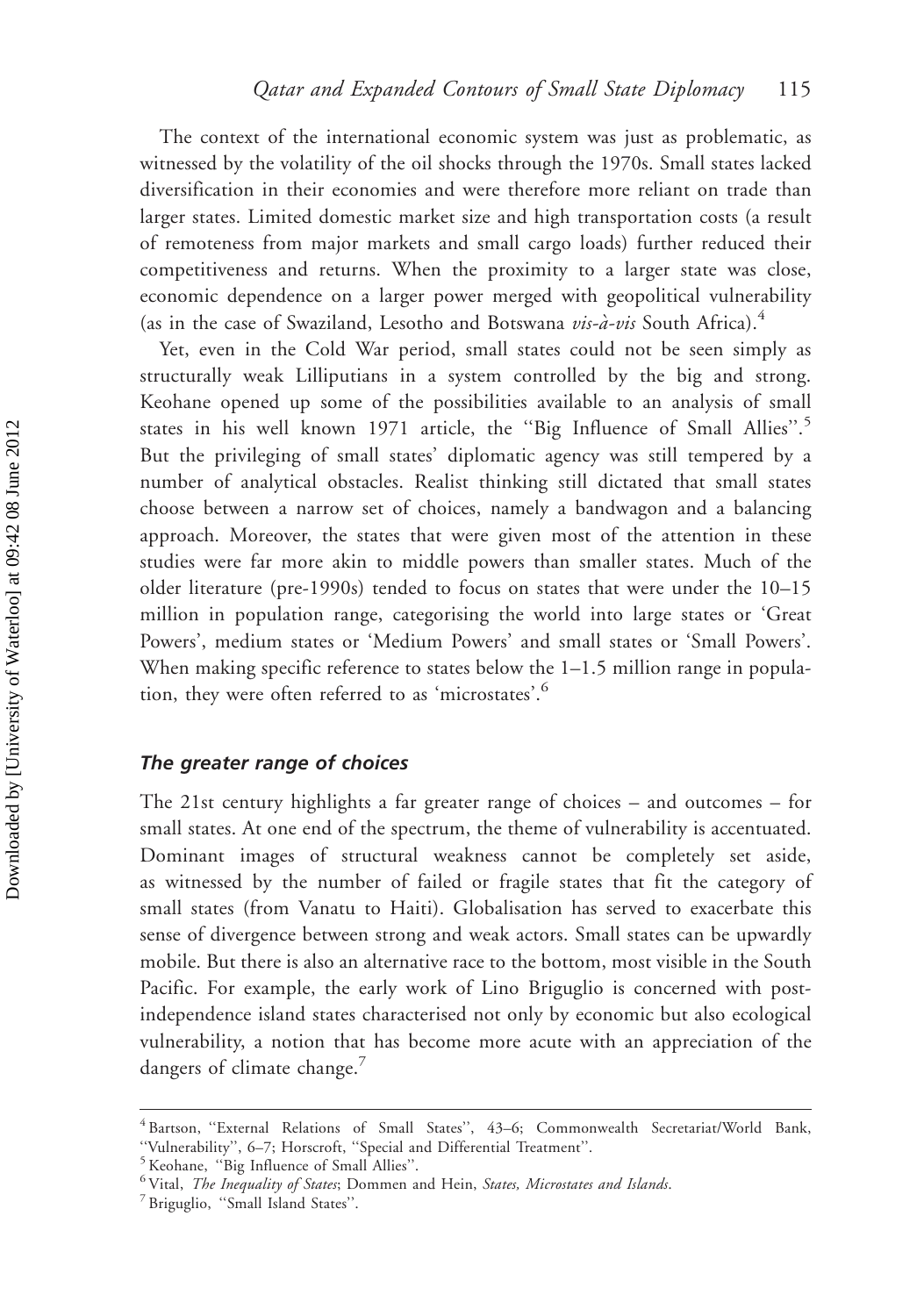Reflective of the structurally imposed set of conditions, small states continue to be disconnected from the most salient debates in International Relations. Current shifts in the regional-global architecture are almost universally perceived to be due not to any re-location among small actors but because of the emergence of the so-called BRICs – or alternative acronyms such as CHINDIA, BASIC or the Next  $11<sup>8</sup>$  – at the upper middle part of the international hierarchy.

At the other end of the spectrum, the theme of resilience is highlighted. In a post-Cold War context, the privileged form of collective activity via 'Third World' solidarity has eroded. Small states no longer have as their main game the mobilisation of a wider south-oriented trade union movement. In functional terms, the more successful small states adopt international practices that run parallel to classic middle power diplomacy.<sup>9</sup> Small states have revealed that they can adopt diplomatic practices that involve global networks advancing global governance on an issue-specific basis.

Economically, resilience is meshed with taking advantage of the range of options open to small states. Consistent with the flexibility built into the theme of resilience, some states have built up their economic niches using a well thought out strategy with a focus on education and technological infrastructure. Others have adapted in a far more *ad hoc* or even opportunistic manner. A good number of states see themselves – and are often seen by others – as being innovative risk-takers.

Small states had a good run in adapting to the new rules of the post-Cold War order. Harold James, although akin to Keohane emphasizing the role of the bigger small states, gives this category of countries pride of place as adapters: ''In the heyday of modern globalisation in the 1990s, it looked as if small open states would be the winners: New Zealand, Chile, Ireland, the Baltic Republics, Slovakia and Slovenia.''<sup>10</sup> These countries were able to take advantage of the removal of barriers to international trade and investment through a variety of means, some conventional (lowering taxes) and some very unconventional (making Iceland a banking centre).

One of the hallmarks of the 2008 international financial crisis is the return of the theme of vulnerability to the study of small states. As an article by Gideon Rachman argues, a variety of small states have been among the hardest hit by the 'Great Recession'.<sup>11</sup> Casualties have included most notably Iceland, Ireland, and the Baltic states, in particular Latvia and Lithuania.

This modern day vulnerability is not only a Euro-centric phenomenon. The citystate of Dubai risked falling into the same category when in late 2009,

 $8$  BRICS = Brazil, Russia, India and China; CHINDIA = China and India; BASIC = Brazil, South Africa, India and China; Next 11 = Bangladesh, Egypt, Indonesia, Iran, Mexico, Nigeria, Pakistan, Philippines, South Korea, Turkey and Vietnam. Cooper, Ankiewicz and Shaw, ''Size Trumps all Else?''.

<sup>&</sup>lt;sup>9</sup> Cooper, *Niche Diplomacy.*<br><sup>10</sup> James, *Creation and Destruction of Value*, 182.<br><sup>11</sup> G. Rachman, ''How Small States Were Cut Adrift'', *Financial Times*, 20 October 2009.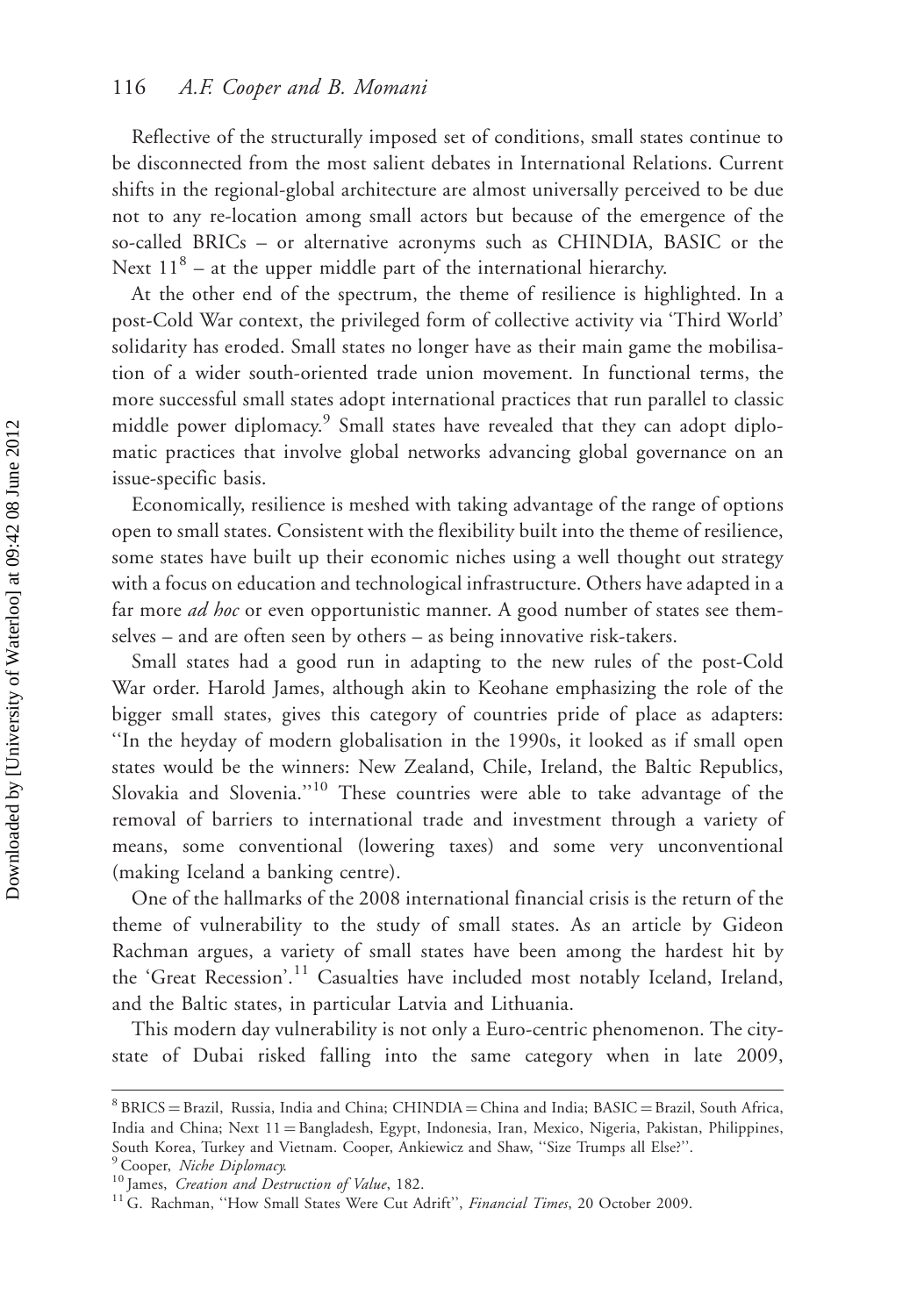Dubai World asked a banking consortium for a 6-month moratorium on debt service to avoid possible default. Although this issue has brought out some impressive forms of crisis management, the episode conveyed an image of unanticipated vulnerability. As Rachman reminds us, Joseph Stiglitz once conveyed the warning that ''[s]mall open economies are like rowing boats on an open sea.''<sup>12</sup>

Notwithstanding this evidence, however, the case of Qatar demonstrates that the theme of resilience – especially diplomatic resilience – should not be discarded. If the potential for economic vulnerability has increased, the build up of various manifestations of diplomatic innovation in a number of small states is an impressive one. The image of the weakness of small isolated states is no longer good enough. Nor, conversely, is the notion of a large-scale ganging up of an assembly of Lilliputians – the so-called 'tyranny of the weak'.

The ongoing, albeit nuanced, privileging of resilience and resourcefulness makes us look much more closely at the diplomatic profile of individual small states. In this narrative the image of small states is reconfigured in quite striking ways. Vulnerability is a naturally imposed and predictable condition in which the room for manoeuvre is severely constrained. Resilience by way of contrast is adaptive, whereas structural factors cannot only be resisted but reshaped. Space for unorthodox diplomatic activity presents itself.

The case of Qatar exemplifies the subordination of vulnerability to resilience. Qatar, to be sure, has a number of strong economic attributes. Far from being a reactive small state, however, Qatar has moved to re-brand itself through some of the means that the advocates of the 'resilient' theme suggest. Using a blend of conventional and unconventional techniques, Qatar has become the poster illustration of how a small state can upgrade its diplomatic reputation.

# Qatar: beyond vulnerability to small state innovation

Since the 1995 peaceful coup ending his father's reign, the leader of the small state of Qatar, Sheik Hamad bin Khalifa Al Thani, has attempted to craft an innovative diplomatic role for his country. With the support of his charismatic wife, Shaikha Mozha bin Nasser al-Misnad, Sheik Hamad can be positioned as part of a new generation of Arab leaders in the Middle East. Shifting Qatar's foreign policy agenda away from his father's acquiescence to Saudi hegemony in the region, Sheik Hamad has tried to lever the attributes of his small state as a source of strength. Sheik Hamad has brought Western economic and political reforms to Qatar, including universal suffrage and extensive economic liberalisation and deregulation. Qatar also hosts campuses of prominent US universities such as Georgetown, Cornell, Texas A&M, Virginia Commonwealth and Carnegie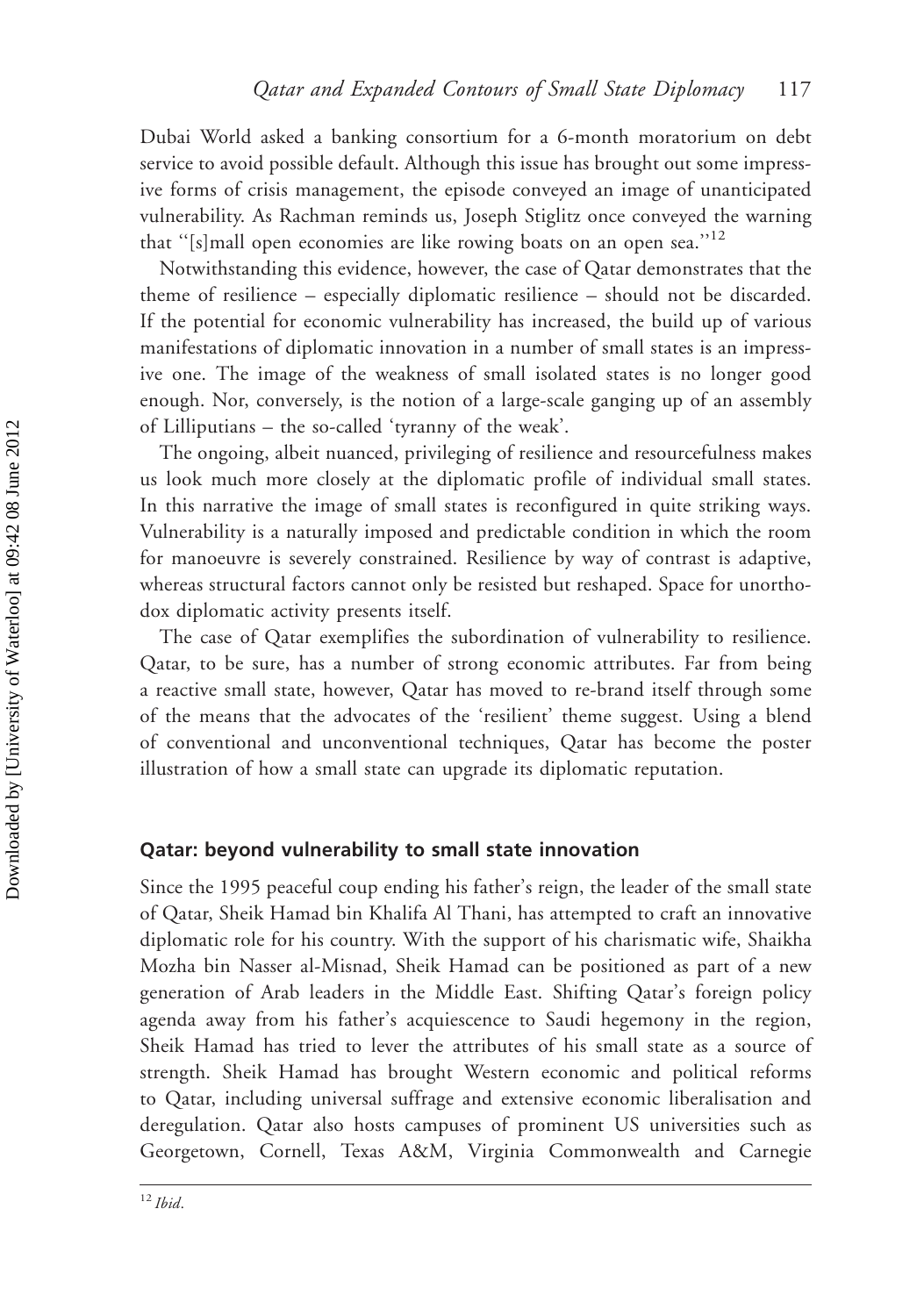Mellon of Pittsburgh. In December 2010, Qatar won the bid to host the prestigious FIFA World Cup games in 2022, the first Middle Eastern country to host FIFA's 45 participating countries and its estimated 3 million fans. As one champion for the Qatari World Cup bid put it:

we [wanted to] turn the negatives of a small country, with a small population, into ... positives ... Anyone who spends time here knows ... that this country delivers. And delivers not because it has got resources to deliver but because it knows how to build projects and get the right people together.<sup>13</sup>

Sitting on the United Nations Security Council from 2006–07 and as chairman of the Group of 77 in 2004, Qatar appeared to be reverting to some of the older stereotypes of small state diplomacy. Yet, Qatar's diplomacy has built up a much greater range of influence than this suggests. Qatari leaders have courted regional radicals, flirted with 'rejectionist' causes, and upheld a critical satellite Arab media. As the architect of the 'soft power' concept, Joseph Nye, has noted: ''Qatar has managed to find an important diplomatic niche between the West and the Arab nationalist mainstream, which it backs up with its considerable financial resources."<sup>14</sup> In 2011, Qatar submitted the candidacy of Ambassador Al-Nasser for President of the UN General Assembly during the 66th Session that starts in September 2011. Having been elected to most of the key UN committees and forums, including the Human Rights Council, the Commission on Sustainable Development and the Economic and Social Council, as well as the Security Council, it came as no surprise that Qatar won this competition. Indeed it did so by acclamation.

#### Regional moderate and peace broker

Qatar has tried to be a peace broker and has been involved from the Western Sahara, to Indonesia and Yemen. But its greatest impact and acclaim has come from its work within the Middle East region. Qatar's role as a regional diplomat has been most evident in its attempts to serve a mediating role with Israelis.

#### Israel and Arab states

Despite not having formal diplomatic ties with the Israel, Qatar has maintained covert and informal relations with Israel. Qatar and Israel commenced quiet business relations in 1996. In that same year, Qatar established its first trade office in

<sup>&</sup>lt;sup>13</sup> ''World Cup Bid Win had Smart Brains Behind it', *The Peninsular*, 11 March 2011.<br><sup>14</sup> G. Abraham, ''Qatar is Diplomatic Heavy-Hitter'', *Al Jazeera.net*, 21 July 2008. http://english.aljazeera. net/focus/2008/07/200872164735567644.html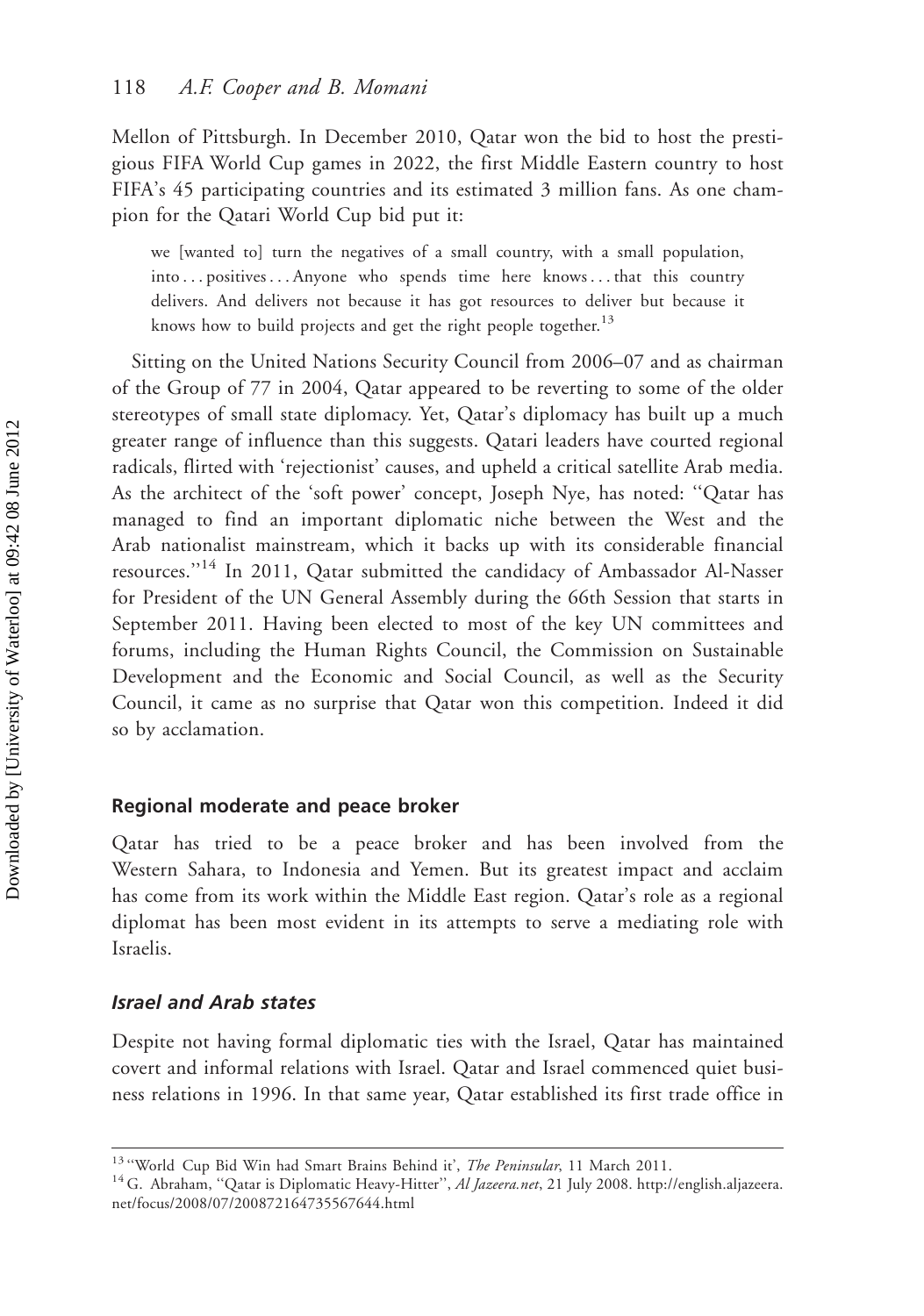Israel and the Israelis opened their second office in the Gulf in Doha.<sup>15</sup> Then Israeli Prime Minister Shimon Perez was the first high-level Israeli official to visit the Gulf peninsula state. The first Israeli delegation to visit the Doha office represented business interests in banking, communication and agriculture.<sup>16</sup> Moreover, despite stalled Arab-Israeli negotiations following the election of Benjamin Netanyahu's hawkish Likud government in 1997, Qatar hosted the Israeli trade minister at the fourth annual Middle East and North Africa Economic Summit in Doha the same year. This continuation of business relations with the Israelis was in sharp contrast to other Arab governments, such as Egypt, which renewed the call for an Arab economic boycott of Israel.<sup>17</sup> In a similar set of circumstances, Qatar did not back down to regional pressures when it hosted the Organisation of Islamic Countries' conference in 2000 and dismissed calls from the chair of the OIC, Iranian President Khatami, to make a stand against the Israelis by banning the Israeli trade office.

In its many bold diplomatic attempts to mediate between Israel and its fellow Arab states, Qatar has repeatedly offered to broker peace between Israel and its neighbours. First in 2003, Qatari and Israeli foreign ministers, Sheik Hamad and Silvan Shalom, met in Paris to discuss ways of forging Middle East peace. Later, Sheikh Hamad would also state that Qatar might think about a formal peace treaty with Israel.<sup>18</sup> Applauding Israeli disengagement from Gaza in 2005, Sheik Hamad noted that ''Arab countries must take a step towards Israel ... in an attempt to come up with a clear vision to the period after Gaza."<sup>19</sup> This was followed by a meeting between Sheik Hamad and Israeli Foreign Minister Tzipi Livni on the sidelines of the UN meeting in New York.<sup>20</sup> This seemingly 'balanced' approach to diplomacy has allowed Qatar not to shy away from using its regional influence to mediate Israeli-Arab relations while remaining steadfastly loyal to long-standing Palestinian and 'rejectionist' causes. This does not mean, however, that Qatar will bow to traditional Arab nationalism. In 2006, Qatar defied the Arab League consensus by refusing to vote for Jordan's Prince Zeid for the post of UN Secretary General and instead supported South Korea's Ban Ki Moon. The Qatari decision played unfavourably among Arab nationalists and their supporters.

<sup>&</sup>lt;sup>15</sup>The other Gulf trade office was in Oman and would later close in 2000 after the onset of the Palestinians' second intifada against the Israelis.

<sup>&</sup>lt;sup>16 "</sup>Israel Business Delegation in Qatar, Trade Office to Open", *Dow Jones International News*, 27 May 1996.<br><sup>17</sup> A. Lyons, "Mideast Peace Logjam Blocks Arab-Israel Business", *Reuters*, 12 Nov. 1997.

<sup>&</sup>lt;sup>18</sup> "Israel Holds Talks With Qatar", BBC News, 14 May 2003, http://news.bbc.co.uk/2/hi/middle\_east/ 3027909.stm<br><sup>19</sup> "Arab Nations Quietly Bridge the Trade Gulf with Israelis", *The Times Online*, 7 April 2006.

<sup>&</sup>lt;sup>20</sup> On the lighter side, soon after this meeting Qatar gave a reported USD 10 million to help build a soccer stadium for Arab Israelis. The 13,000 seat Doha Stadium was built in 2005 in the northern town of Sakhnin for the Bnei Sakhnin soccer team. The mixed Arab and Jewish team, which had won the 2004 Israeli State cup, has often been used as a model of binational co-existence. Ibid.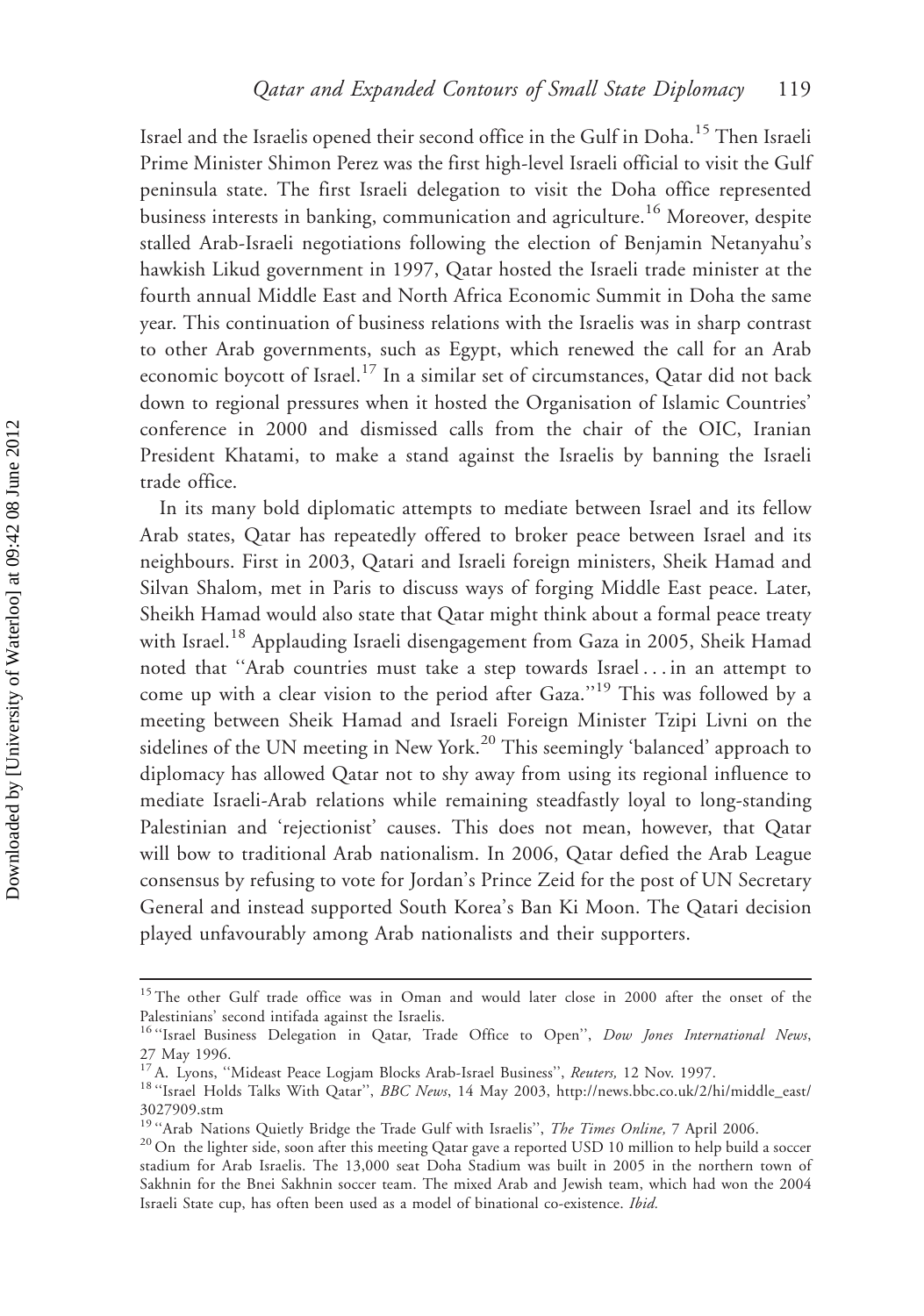#### Qatari efforts in Lebanon

In a second attempt at peacemaking in 2006, Qatar stood out as a maverick willing to suggest peace negotiations after a bloody battle between Israel and Hezbollah. Other Arab states did not want to get involved in the Israeli-Hezbollah crossfire, preferring not to support the Iranian-backed organisation. Despite the Arab streets' support for Hezbollah and wide international condemnation of Israeli actions, pro-Western states like Jordan, Saudi Arabia and Egypt were quiet during the onslaught on Lebanon. In contrast, Qatar used its UN Security Council seat at the time to criticise the Israelis. In his speech to the Security Council, Sheik Hamad uttered harsh words: ''It is most saddening that the Council stands idly by, crippled, unable to stop the blood bath ... what is happening will sow the seeds of hatred and extremism in the area."<sup>21</sup>

Even after the conflict subsided, most Arab states quietly ignored the Lebanese predicament in order to avoid showing support for Iranian-backed Hezbollah. In contrast, Qatar provided a small number of troops to the UN's peacekeeping mission in Lebanon after the Israeli bombing.<sup>22</sup> Some argued that Qatar's contribution facilitated Indonesia's and Turkey's joining the UN peacekeeping force.<sup>23</sup> Qatar also quickly sent relief supplies and financial aid to Lebanon and was the first Arab state to send its head of state to Beirut. This financial investment in Lebanon would help Qatar gain Hezbollah's support for Qatari involvement in the country.<sup>24</sup>

In its third and most important diplomatic gesture, the Qataris helped mediate a Lebanese national unity government in 2008 after many months of tense internal political wrangling that verged on another deadly Lebanese civil war. Lebanese political factions could not agree on the appointment of a president, who must be a Christian, in a power-sharing consociational constitution. The Qataris managed to bring both factions into a unity government that quelled the conflict in what became known as the Doha Agreement. A snub to Saudi Arabia, which had for many years supported the Hariri family and his Future Party, this brokerage offered Qatar a 'high profile' role as it flew the various stakeholders into Doha for a 'summit style' meeting.<sup>25</sup> To sweeten the Doha deal, Qatar donated USD 300 million to aid in the reconstruction of Lebanon.

<sup>&</sup>lt;sup>21</sup> "Security Council has been Idle During Lebanese 'Bloodbath' — League of Arab States", UN News Center, 8 August 2006, http://www.un.org/apps/news/story.asp?NewsID=19433&Cr=leban&Cr1=<br><sup>22</sup> "A Bouncy Bantam", *The Economist*, 7 September 2006.<br><sup>23</sup> Ibid.<br><sup>24</sup> G. Abraham, "Qatar is Diplomatic Heavy-Hitter", *Al Jazeera* 

Development, Governance and Globalisation in the Gulf States.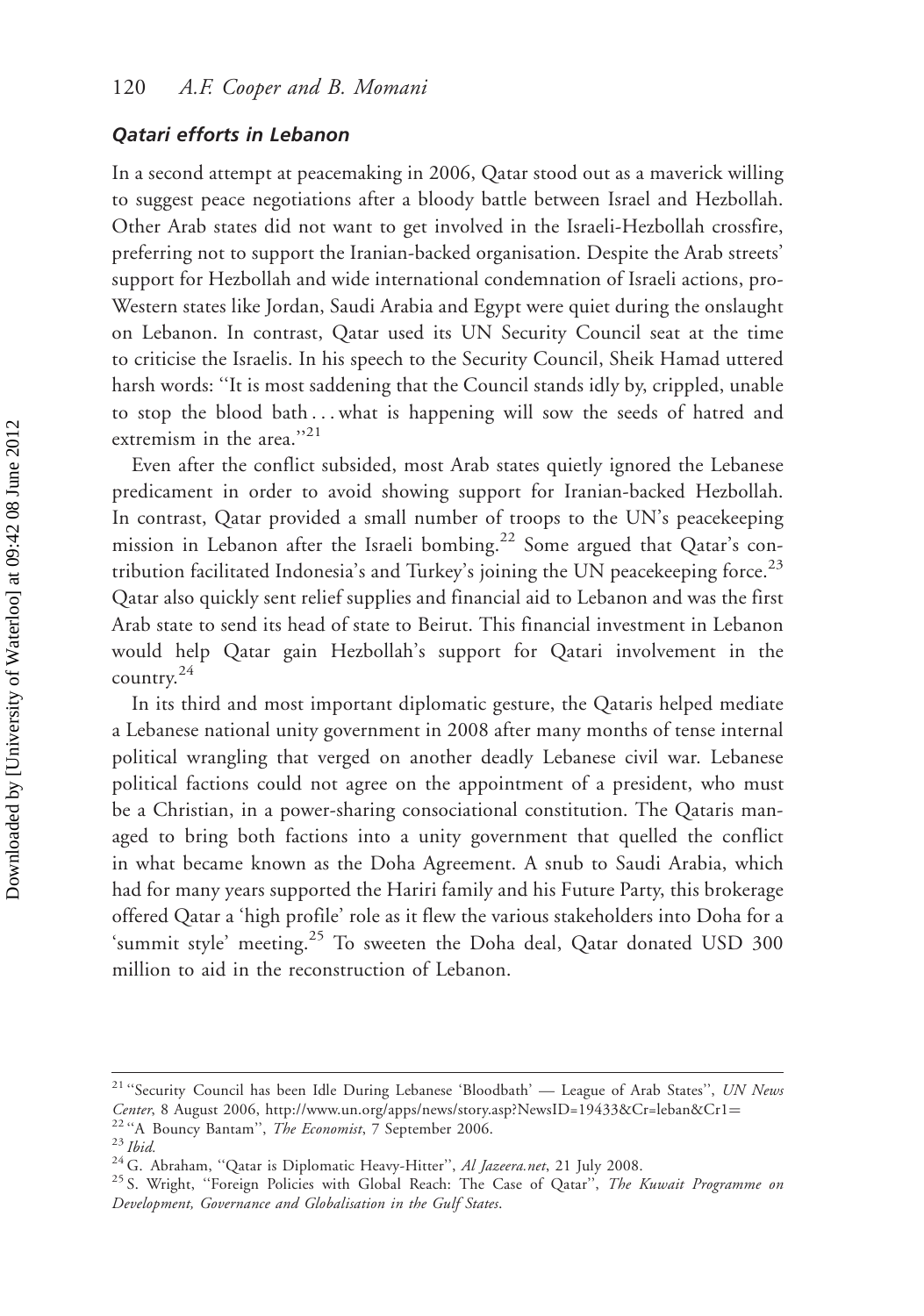# Israel-Hamas

Soon after its 2008 success in Lebanon, Qatar tried to promote Israeli-Hamas rapprochement in a tense regional climate that ultimately led to an Israeli assault on Gaza in late 2008. Sheik Hamad had offered to assist in brokering a cease-fire between Hamas and Israel in early 2008.<sup>26</sup> He was on record as stating: "Qatar is open to assisting Israel in any attempt to talk to any Arab state or organization, Hamas included."<sup>27</sup> Even more interesting, the Qatari leader passed the message on through an Israeli Knesset member (of the progressive leftist party, Meretz) and former foreign minister, Yossi Beilin. The two had met in Qatar at a meeting for former foreign ministers.

The attempt at Qatari mediation was reported in the progressive Israeli daily, Ha'aretz. While the matter did not go far as the Israeli and Hamas conditions for dialogue were too far apart, the Qatari offer remained of interest to regional leaders. Following the Ha'aretz report that created significant media coverage in Israel, Israeli Foreign Minister Livni was set to visit Qatar on her first trip to the Gulf region. Invited by the Qatari leader, Livni was to give a keynote address at the Doha Forum on Democracy, Development and Free Trade.<sup>28</sup> The two were to also have a private meeting later.

Responding to regional criticism of Qatar's invitation of Livni, Qatar's Deputy Foreign Minister, Mohammed al-Rumaihi, stated that its regional neighbours ''... aren't politically ready for this [peace] ... They aren't ready for free dialogue, for open-minded thinking. This is Qatar now. This is who we are.''<sup>29</sup> Livni's trip was cancelled, however, when it was revealed that Hamas would also attend the Doha meeting and represent the Palestinian people. Nevertheless, the Israeli-Qatari relationship is one prized by Israel in a region of many resistance movements and governments who refuse to talk to Israelis while the occupation of Palestinian lands continues. Some have explained Qatar's motives as being both strategic and economic: on the one hand, the Qatari's friendly relations with Israel are meant to further strengthen ties with the United States and the West; on the other hand, Qatar hopes that strengthened economic ties with Israel will lead to sales of its plentiful natural gas.<sup>30</sup>

<sup>&</sup>lt;sup>26</sup> B. Ravid, "Qatar Willing to Broker Cease-Fire Agreement Between Israel and Hamas", *Ha'aretz*, 25 Feb. 2008, http://www.haaretz.com/hasen/spages/957777.html<br><sup>27</sup> Ibid.<br><sup>28</sup> ''Israel Foreign Minister in Qatar to Discuss Peace'', *Gulf News.com*, 13 April 2008, http://www.

gulfnews.com/news/gulf/qatar/10205322.html

<sup>&</sup>lt;sup>29</sup> J. Krane, "For Qatar, Bold Moves Including Outreach to Israel", *Associated Press*, 9 November 2006.<br><sup>30</sup> See U. Rabi "Qatar's Relations with Israel an Exemplar of an Independent Foreign Policy", *Tel Aviv* Notes, 7 October 2008, http://www.dayan.org/Qatar.pdf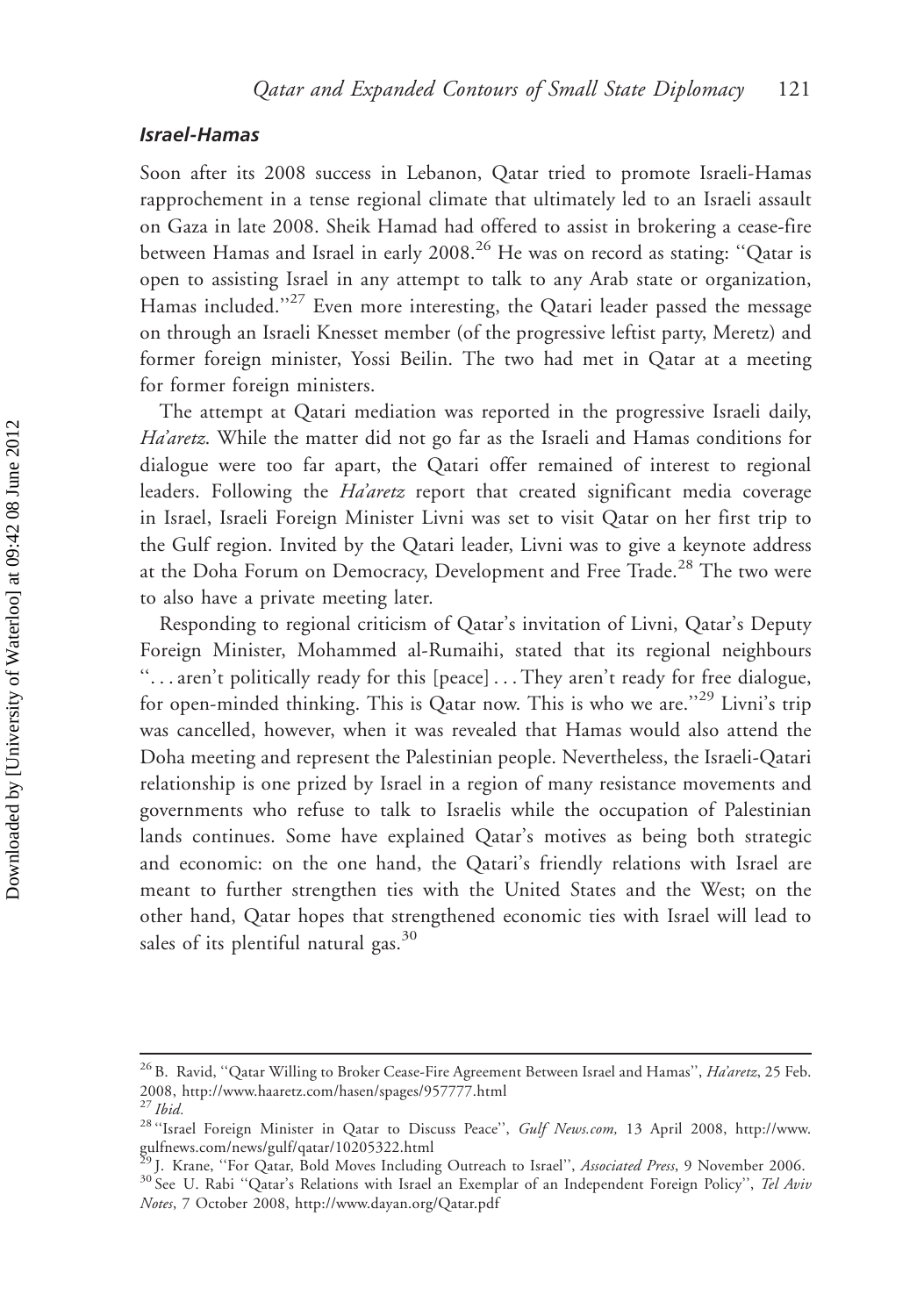### Keeping allies close and enemies even closer

#### Al-Jazeera

Qatar's most impressive diplomatic achievement has been the initiation of the Al-Jazeera media network in 1996 – a first in uncensored media in the Arab world. Al-Jazeera is technically privately owned, but Qatar's royal family has financially supported the media network as Al-Jazeera faces continued financial constraints.<sup>31</sup> Al-Jazeera broadcasts 24 hour news in Arabic throughout the Middle East and since 2006 has added an English news channel that broadcasts internationally as well. A number of Arab governments have criticised Al-Jazeera for scrutinising their policies, which quickly received the attention and admiration of Arab viewers.<sup>32</sup> This has led many countries, including Iran, Iraq, Israel and Saudi Arabia, to sanction Al-Jazeera in some way.<sup>33</sup> The network has also been used to provide a counterweight to Saudi Arabia's pan-Arab media giant, the Middle East Broadcasting Corporation (MBC).

Al-Jazeera has revolutionised Arab societies' response to critical news, known as the 'Al-Jazeera effect' – similar to the 'CNN effect' among Western audiences. Its non-stop coverage of both the uprising in Tunisia in January 2011 and the January 25 popular revolt in Egypt gained international media praise.<sup>34</sup> Calling the Egyptian popular revolution against Mubarak 'Al-Jazeera's moment', the English and Arabic networks were used by anti-government protestors to have their voices heard across the world. With the unparalleled street access that Al-Jazeera sustained, the Egyptian crisis turned international public opinion against the Mubarak government and enhanced sympathy for the plight of the protestors. In contrast to enthusiastic support for the revolutions in Tunisia and Egypt, Al Jazeera has been criticized for its relatively faint coverage of the uprisings in Bahrain throughout February 2011. It was believed that Qatar silenced Al Jazeera coverage (particularly on its Arabic channel) as Qatar has supported the Saudi and GCC-led initiative to crush the mainly Shiite protestors who have grievances against Bahrain's Sunni ruling Al-Khalifa monarchy.

In an unorthodox move for Arab leaders, the Qatari leadership also called on Muammar Qaddafi to quit as leader of the Libyan republic after an intense rebellion and fighting commenced in Libya on 16 February 2011. Subsequently, the Libyan Secretary-General for the People's Committee, Ahmed Al-Zuwi, stated on Libyan television on 22 February 2011, that the Qatari government and Al-Jazeera were in a conspiracy to incite violence and spread lies of citizen deaths

<sup>&</sup>lt;sup>31</sup> K. Byrd and T. Kawarabayashi, "Al-Jazeera – 'The Opinion, and the Other Opinion' – Sustaining a Free Press in the Middle East", *Media in Transition*, 2–4 May 2003, 10.<br><sup>32</sup> Bahry, "The New Arab Media", 88–99.<br><sup>33</sup> "A Bouncy Bantam", *The Economist*, 7 September 2006.<br><sup>34</sup> R.F. Worth and D.D. Kirkpatrick, "Seizing a Momen

New York Times, 27 January 2011.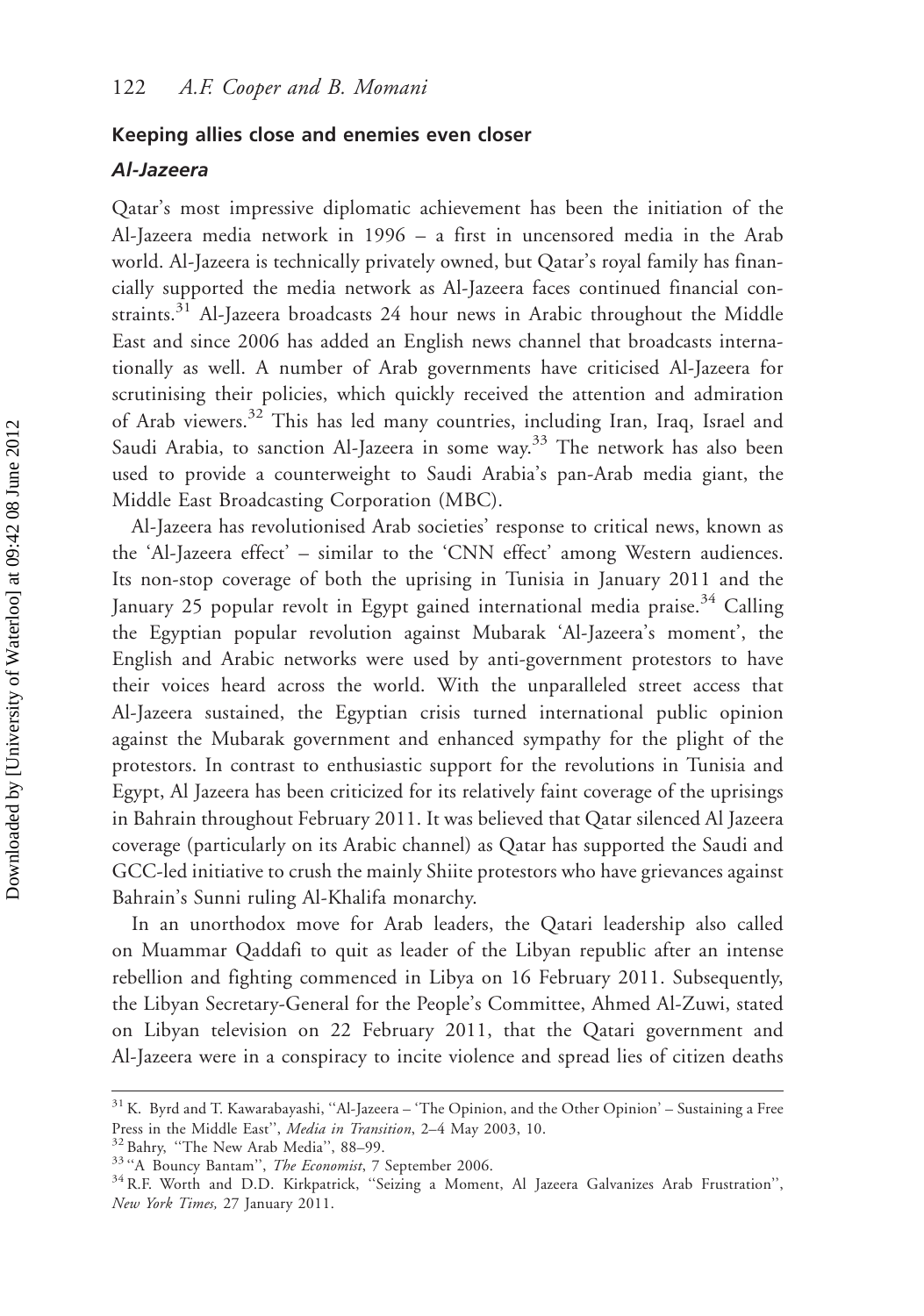in Libya. The Qataris were accused of paying and giving Qatari citizenship to Egyptian nationals in exchange for assisting the Libyan rebellion. In a bold move, Qatar supported the 18 March 2011 UN Security Resolution to place a no-fly zone on Qaddafi's army forces in an attempt to support the Libyan rebellion based in Benghazi. It also sent weaponry to the Libyan rebels, in addition to a number of warplanes placed under French command to enforce the UN resolution. To assist rebels in selling eastern deposits of Libyan oil on the international market, Qatar has provided assistance in shipping and invoicing Libyan oil sales. Moreover, Qatar has co-hosted an international donor meeting to help fund the humanitarian needs of Libyans in rebel-held territory and provided the rebels with foreign aid.

## Strategic friendship with the US

As part of Qatar's diplomatic balancing act, the emirate has since 2001 also hosted US military bases in its country. Once stationed in Saudi Arabia, after the 1990–91 Gulf War the US military bases were moved to Qatar in response to growing domestic Saudi pressure. The al-Udeid air base in Qatar, built in 1996 for USD 100 million in hopes of attracting the Americans to station there, was instrumental to US military objectives in both Afghanistan and Iraq, as many Saudis did not want to be involved in or appear to be supporting either US military adventure. The US air base became the United States Central Command centre that managed the invasion and occupation of both Afghanistan and Iraq and was used as a means of supplying US troops to both conflict zones. After the invasion of Iraq, President George Bush noted to the Qatari Emir: ''You made some promises to America and you kept your promises. We are honored to call you [a] friend."<sup>35</sup> Qatar's assistance to the United States in the Iraq and Afghan wars was also coupled with generous humanitarian aid to the United States after Hurricane Katrina.<sup>36</sup>

#### Qatar's pariah friends

While Qatar has friendly relations with Israel and the United States, and has attempted to broker peace in the Middle East and Gulf region, it has also maintained strong relations with regional 'pariah states' and declared enemies of the United States: Syria and Iran. Qatar has also donated money to Hamas and Hezbollah, both stark enemies of Israel, classified as terrorist groups by the United States and other Western states.<sup>37</sup> After the Israeli attack on Gaza in late 2008, Qatar transferred USD 22 million to Hamas to pay overdue Gazan salaries in the public service.<sup>38</sup>

<sup>&</sup>lt;sup>35</sup> A. Koppel, "War on Iraq has Affected U.S. Alliances", CNN Washington Bureau on the Web, 9 May 2003, http://www.cnn.com/2003/ALLPOLITICS/05/09/us.allies/

<sup>&</sup>lt;sup>36</sup> Qatar spent USD 100 million on hurricane relief and donated a USD 17.5 million grant to blackdominated Xavier University in New Orleans. "A Bouncy Bantam", *The Economist*, 7 September 2006.<br><sup>37</sup> J. Krane, "For Qatar, Bold Moves Including Outreach to Israel", *Associated Press*, 9 November 2006.<br><sup>38</sup> "Qatar Gives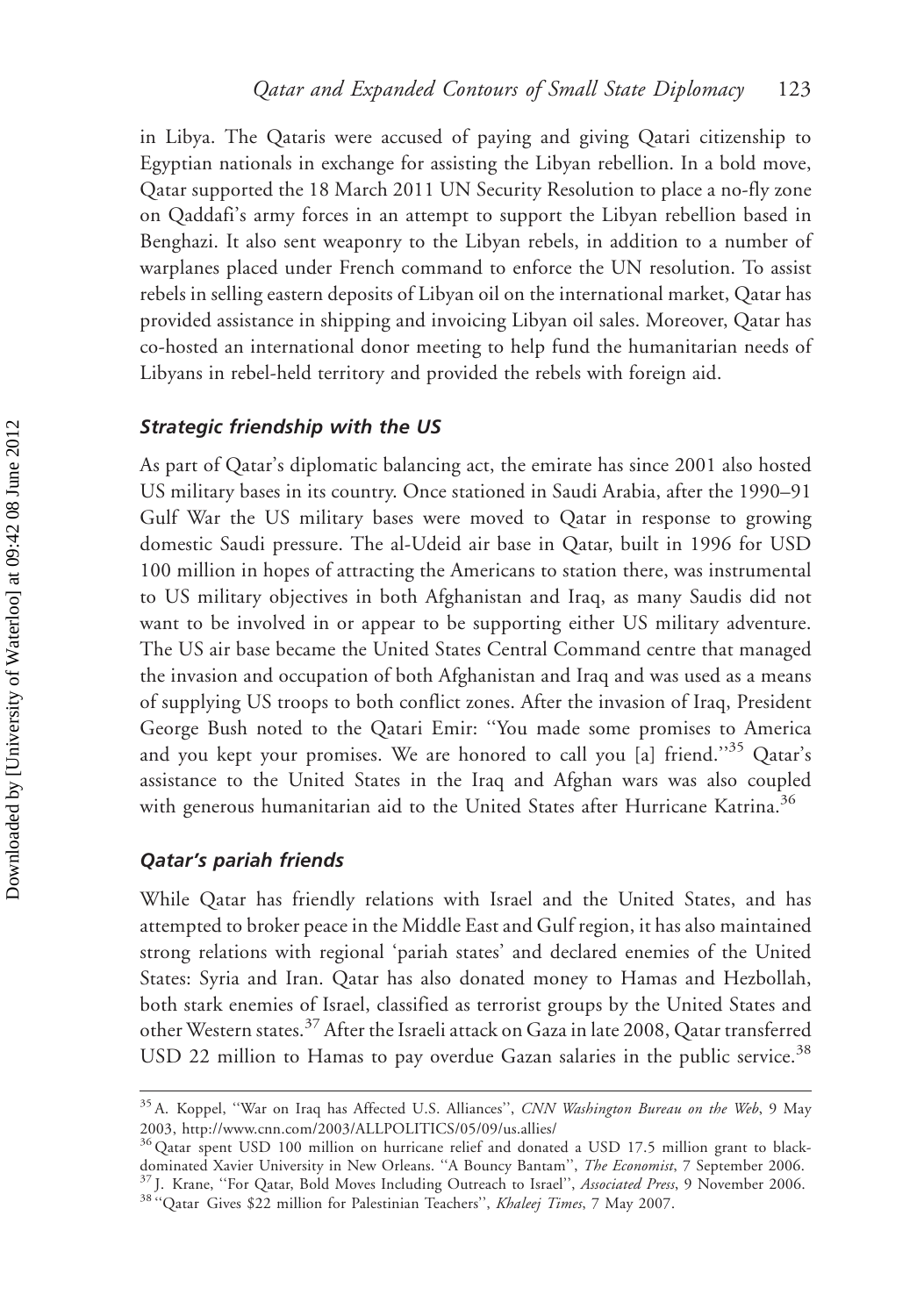While Qatar has played the role of regional maverick to keep friendly relations with Israel, it has not shied away from acting on a set of principles in its international endeavours. For example, Qatar broke the 2006 air blockade of Lebanon by reinitiating Qatar airlines' daily flights to Beirut, despite Israeli requests to the contrary.<sup>39</sup> Moreover, after the 2008–09 Israeli onslaught on Gaza, the Qataris asked the Israeli trade office to leave the country (albeit only temporarily, as the office later returned).

In its most unorthodox of diplomatic stances, Qatar has maintained good relations with Iran. Qatar invited Iran's Mahmoud Ahmedinejad to a Gulf Cooperation Council (GCC) meeting in 2007, to the dismay of both regional and world leaders. Subsequently, Qatar used its 2006–07 UN Security Council seat to defy the United States by disagreeing to pressure Iran on nuclear proliferation in 2006 and by rejecting calls to place UN troops in Darfur.<sup>40</sup> Moreover, upon Ahmedinejad's contested election victory in 2009, Qatar was one of the first Arab countries to congratulate him. In response to criticism of Iran by fellow Arab states, Sheik Hamad stated: ''Iran has had four presidents since its revolution, while some Arab countries have not changed their leaders at all."41 In the June 2010 UN Security Council vote to reprimand Iran for its nuclear activities, Qatar was no longer on the Security Council but it reiterated its commitment to preserving a nuclear weapons-free zone in the Middle East while supporting peaceful uses of nuclear energy. Qatar also welcomed Turkish and Brazilian efforts to mediate the Iran nuclear dilemma, despite the lukewarm reaction to the Turkish–Brazilian intervention by the United States.

Some have argued that behind Qatar's good relations with Iran, Hezbollah, and Hamas is an attempt to ward off security threats and keep up populist support from the 'Arab streets' that support 'rejectionist' states.<sup>42</sup> In particular, having shared gas fields with Iran means Qatar needs to play an important balancing act. As former US ambassador to Qatar and current president of the US–Qatar Business Council, Patrick Theros, once stated: ''Qatar definitely practices the maxim of holding your friends close, and your enemies even closer."<sup>43</sup> Despite hosting the US command during the attack on Iraq and overthrow of the Hussein regime, Qatar has allowed former Iraqi Baathists and Saddam Hussein's widow, daughter and grandson

<sup>&</sup>lt;sup>39</sup> "A Bouncy Bantam", *The Economist*, 7 September 2006.<br><sup>40</sup> Ibid.<br><sup>41</sup> "The Arabs' View of Iran: Mixed Feelings", *The Economist*, 16 July 2009.<br><sup>42</sup> D. Roberts, "Explaining Qatar's Schizophrenic Foreign Policy", *Egyp* http://www.thedailynewsegypt.com/article.aspx?ArticleID=21350<br><sup>43</sup> G. Abraham, "Qatar is Diplomatic Heavy-Hitter", Al Jazeera.net, 21 July 2008.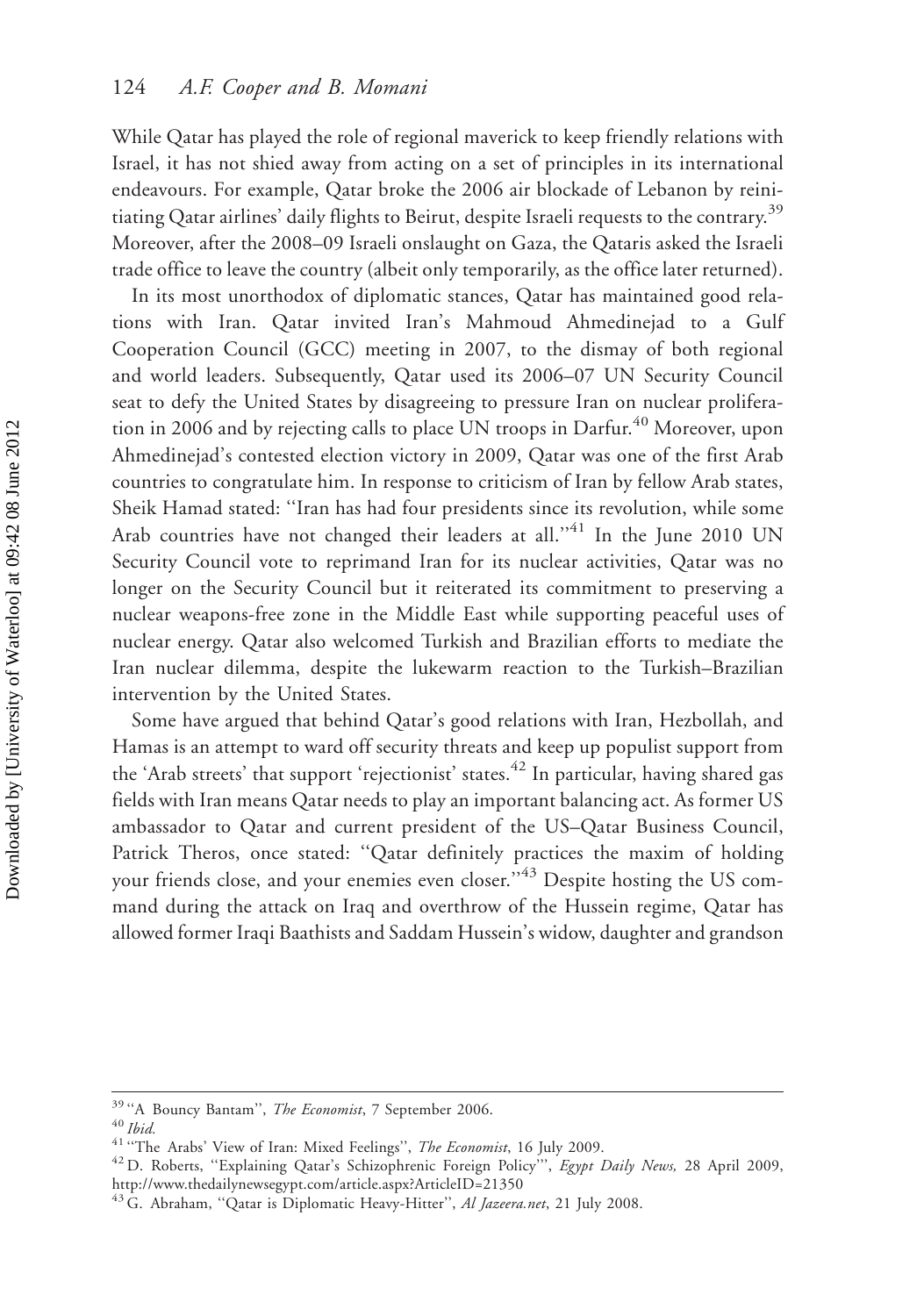to seek refuge there.<sup>44</sup> Theros notes that Qatar's hosting of some of the world's most wanted is an appeasement of radicals: ''They keep the exiles here as a way to guard against terrorism.''<sup>45</sup> Qatar's ability to communicate with all parties has accorded it some successes; for example, it was reported that Qatar had a hand in helping aid the release of BBC journalist Alan Johnston from Hamas' captivity in July 2007. Similarly, in July 2007, Qatar reportedly assisted in the release of Bulgarian nurses held by the Libyan government for 'spreading AIDS' in the country.<sup>46</sup>

### Extending the diplomatic contours on a global basis

It would be difficult to explain Qatar's role in contemporary international relations using classical theories. Comparative politics, including Middle East political science literature, has often been perplexed by the Qatari case. The actions of Sheik Hamad are not well understood using the state-society argument found in many area studies' literature: the oil-producing rentier state extracts political acquiescence from its people because of the statist policies and benefits it doles out to its citizens. Political liberalisation and progressive reforms come to the Middle East and the Gulf when the state cannot maintain the distribution of economic gains to its people – a case that is so familiar to many countries in the region. However, Qatar's political liberalisation, economic openness and media freedoms cannot be explained by traditional Middle East comparative political science literature on state-society relations.<sup>47</sup>

Traditional international relations theory is also limited in providing an explanation for Qatar's foreign policy choices. Qatar cannot boast either the hard power of military and economic might in the international political system or the soft power of cooptation. As Mehran Kamrava explains, Qatar has 'civilian power': ''... a combination of personal and state-owned wealth and stability along with strategic and clever use of these assets".<sup>48</sup> Moreover, Steve Wright argues that Qatar is able to engage with 'pariah states' because of its security arrangements with

<sup>&</sup>lt;sup>44</sup> Interestingly, the Iraqi Multinational Force even noted that Saddam Hussein's widow "... is a major source of guidance, logistical support, and funding for Iraq's insurgent leadership. She has established significant connections to individuals directing the insurgency in Iraq and has access to substantial assets stolen by Saddam Hussein.'' ''Iraqi Government Releases '41 Most Wanted' List'', Official Website of the Multi-National Force, 3 July 2006, http://www.mnf-iraq.com/index.php?option=com\_content&task= view&id=572&Itemid=46

<sup>&</sup>lt;sup>45</sup> J. Zacharia, "For Qatar, Relations with West are a Balancing Act", The New York Times, 4 March 2008, http://www.nytimes.com/2008/03/04/world/africa/04iht-letter5.1.10686376.html?scp=1&sq=qatar%20 and%20relations&st=cse<br><sup>46</sup> M. Nizza, "Recipe to End a Libyan Standoff", *New York Times*, 24 July 2007.

<sup>&</sup>lt;sup>47</sup> Ramthall and Schulze. "Political Reform in the Gulf",  $47-62$ .<br><sup>48</sup> Kamrava, "Power Realignment", 6. Note the term has also been used to explain the EUs approach to international politics. See Sjursen, ''What Kind of Power?'', 169–81.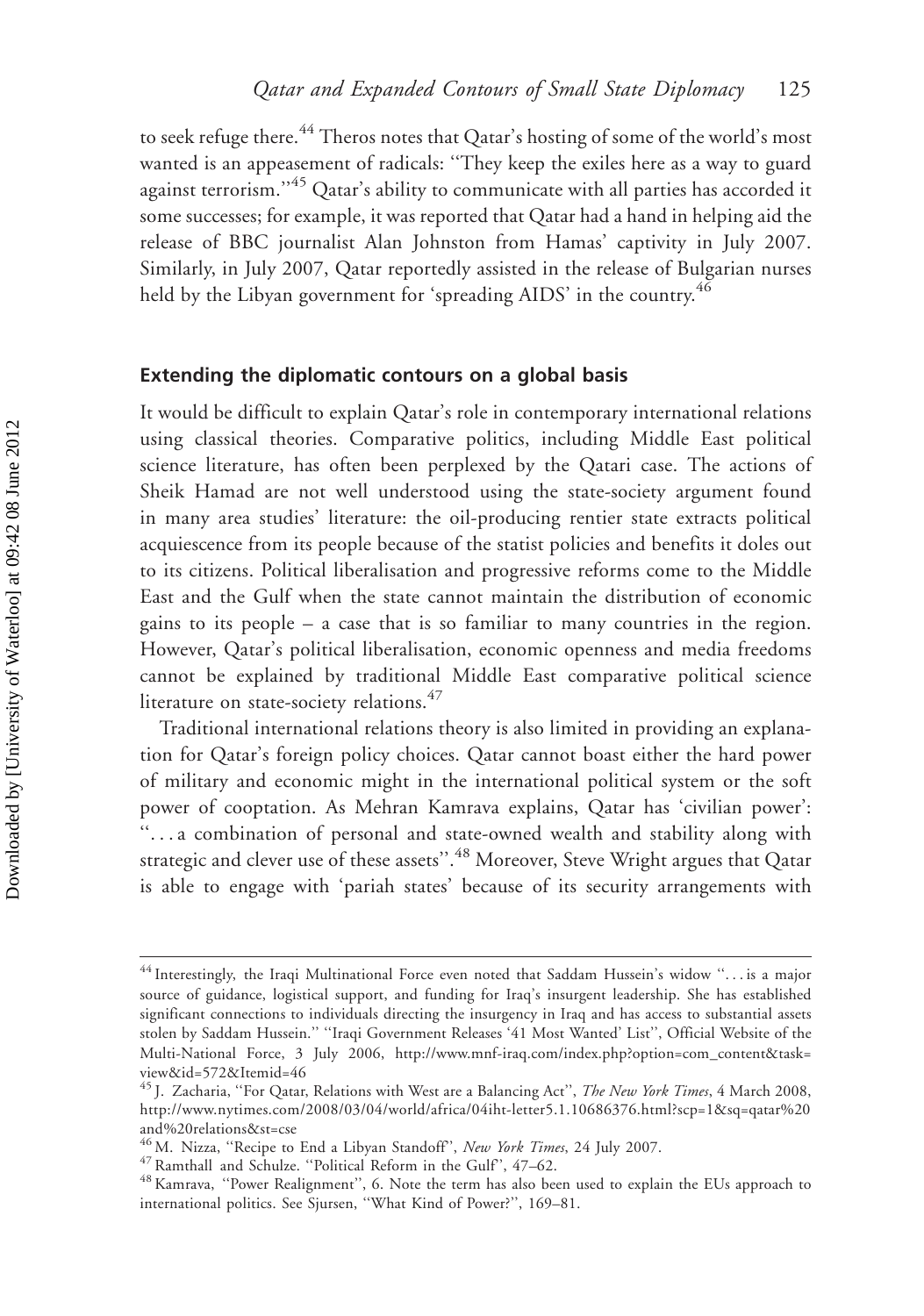the United States. By having the United States guarantee its security, Qatar has ''a greater degree of autonomy in foreign policy ...".<sup>49</sup> Wright's explanation and analysis hardly fits traditional views of diplomacy, but it is useful to understanding the Qatari rationale.

In this article, it has been argued that Qatar is in many distinctive ways a hybrid diplomatic actor. Through one set of lenses, its diplomatic profile reads from a familiar script: a small state as convener and helpful fixer. Through another set of lenses though, Qatar has become a risk taker and unconventional player. The image of Qatar as the host of the US Central Command regional headquarters is very different from its image as the pivotal hub for the Al-Jazeera satellite network.

As with other small states, the theme of vulnerability, as it applies to Qatar, has been accentuated by the international financial crisis. Nonetheless, what stands out is the degree to which this vulnerability is triggered by symbolic and not instrumental factors. As with all other small states, Qatar has been left out of the exclusive G20 club. But unlike many other small states, Qatar has not come under attack from the G20 through its assault on tax havens and off-shore financial centres (OFCs).

An interesting sign of Qatar's sensitivity to the changing international 'club' context, but also to the extent of its comparative strength over other small states, is its decision to join with Singapore, Tanzania and Switzerland in the World Economic Forum's Global Re-design Initiative (GRI) – a body seeking to channel the views of small and medium-sized UN states into the G20 process. The GRI process undertook a global dialogue of leaders in business, government, civil society, academic and media to discuss ways of improving global governance.<sup>50</sup>

Qatar hosted an international summit at the end of May 2010 that convened 1200 people to discuss ways to advance the GRI initiative. On the one hand, this initiative signals explicitly that Qatar's diplomacy is global, rather than regional, in scope. On the other hand, it demonstrates that Qatar can work with the top tier small states and do so without the instrumental determination of states like Singapore and Switzerland because, unlike them, Qatar has no ambition to become a G20 member.

As a rule, the international financial crisis has increased the sense in small states that they are living in dangerous times. Big states – at least from the global South – are in ascendancy. Familiar brands – as is the case of Switzerland – have become tarnished. Space for innovation, or at least unorthodox variations of innovation (whether it be OFCs or Internet gambling by Antigua and other small states), is

<sup>&</sup>lt;sup>49</sup> S. Wright, "Foreign Policies with Global Reach: The Case of Qatar", The Kuwait Programme on

Development, Governance and Globalisation in the Gulf States.<br><sup>50</sup> ''Global Redesign Initiative'', World Economic Forum, http://www.weforum.org/docs/GRI/ GRI\_Executive\_Summary.pdf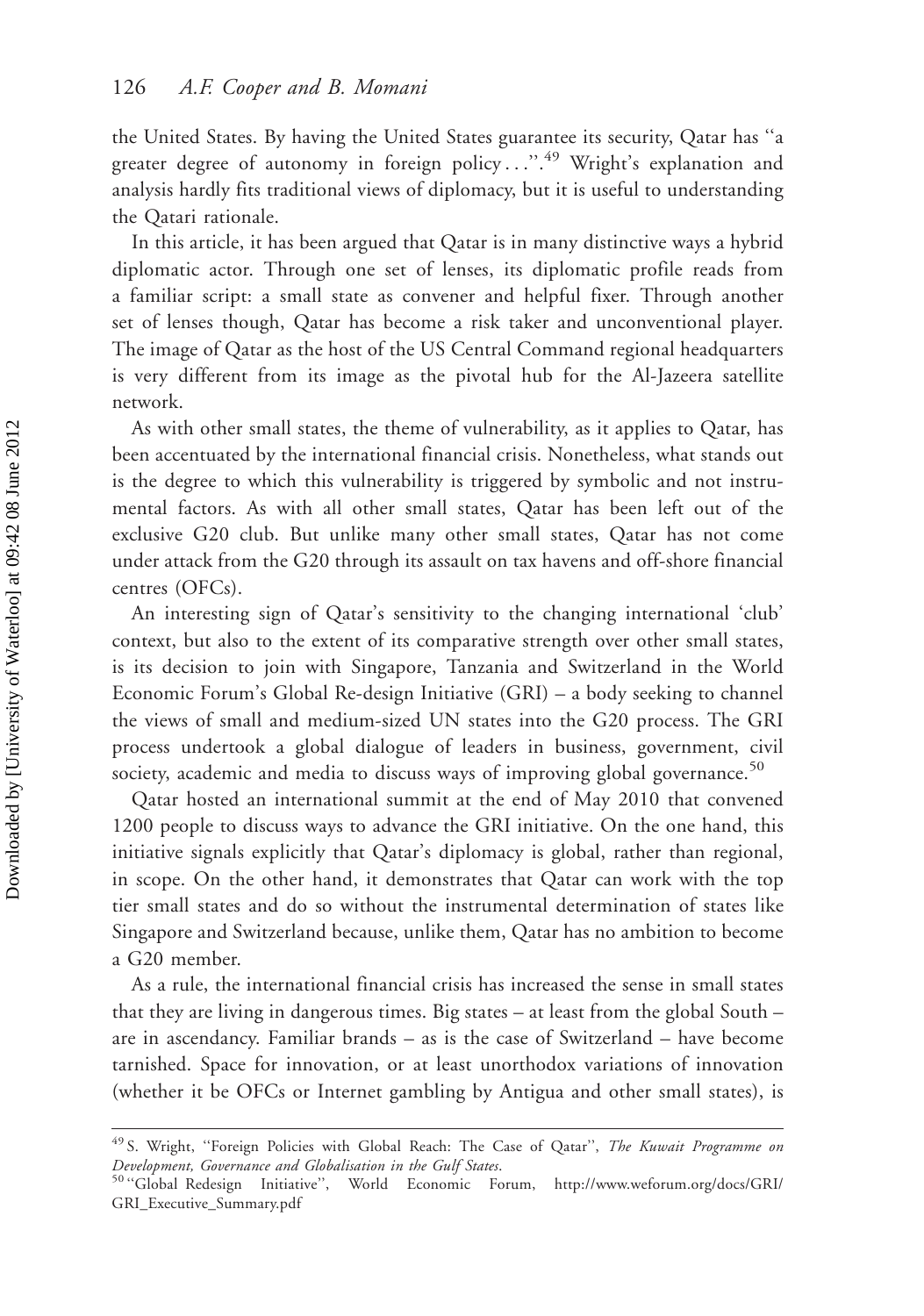diminished. Still, Qatar reveals that there are important exceptions to this dynamic. At odds with the image of exacerbated small state vulnerability, Qatar has become increasingly visible, particularly in diplomatic affairs. Regionally, it has become a skilled mediator. It not only straddles the structure of political polarisation, but leverages that condition to its own advantage – in terms of public and private diplomacy. Globally, it is on the cusp of becoming one of the key 'go-to' states when architectural issues intensify. Although vulnerability has returned as the plight of many small states, the ability of Qatar not only to escape this predicament but to prosper in stressful times is a testament to the diversity in the constellation of small states, and an example of why both International Relations generally and diplomatic studies especially cannot ignore small states in serious analysis.

#### Conclusion

Blessed with significant oil and gas deposits, the small state of Qatar could have carried out its diplomatic relations like its counterparts in the region – think of Oman, Bahrain and Kuwait – flying low under the radar, sitting quietly when conflict strikes the region, be it in Israel/Palestine, Lebanon, Iran or Iraq. Qatar on the other hand, hosts the controversial Al-Jazeera and angers the leaders of its fellow Arab states. It has played host to Israel, Iran, Hamas and Hezbollah – a far cry from a coalition of common interests. At the same time, it welcomes US command forces to station their bases in the country and draws the potential for criticism from 'rejectionist' causes in the region.

In Middle East and Gulf politics, Qatari foreign policy does not fit in the usual constructs of pro-Western and anti-Western camps. Qatar does not attempt to fit the typical mould, but instead tries to focus on raising the stakes of its reputation. In a region of great geostrategic value and the site of numerous intrastate and interstate conflicts, the Qatari balancing act is a difficult one at best. Qatar is literally squeezed by two neighbouring hegemons, Iran and Saudi Arabia, which have competed for both regional dominance in military power and religious legitimacy as the 'truest followers of Islam'. While much of the attention on economic innovation has focused on Dubai, it is Qatar that has continued to grow strong and steady with economic liberalisation and development. In terms of traditional diplomatic strength, eyes have often turned to Egypt and at times to Jordan for a moderate voice in Middle East affairs. However, it has been Qatar that has more recently brokered entente in the region among Middle East foes.

To understand Qatar, one needs to reflect on the role of small states in the international political system. Mental constructs have to be stretched to better understand the twenty-first century and the age of globalisation. If the international financial crisis and the ascendance of the G20 teach us anything, it is that the rules of the game are never static and that shifts in international power can be tectonic.